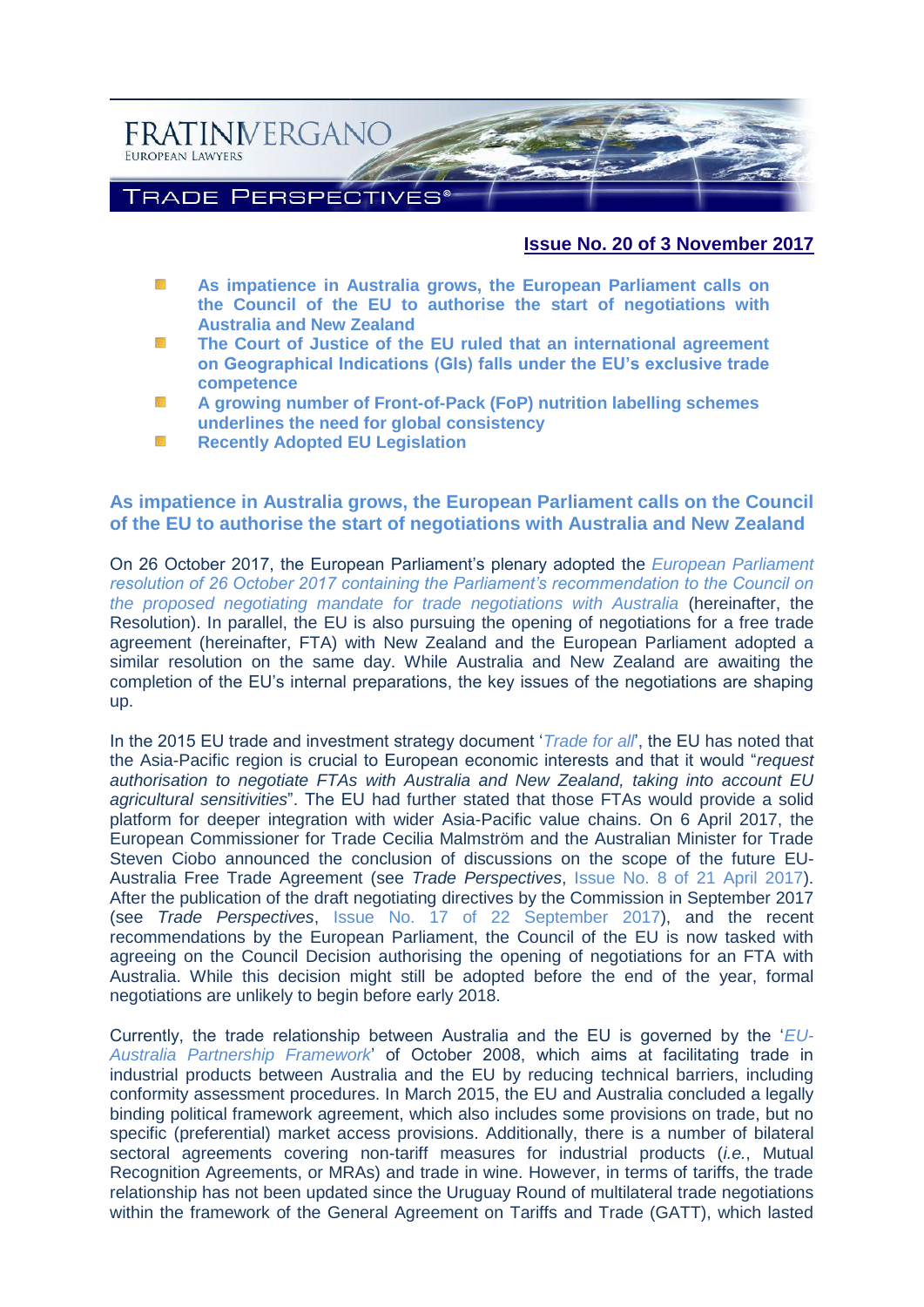from 1986 to 1994 and that lead to the establishment of the World Trade Organization (hereinafter, WTO) in 1995. Thereby, as the European Parliament's Resolution notes, Australia is among a group of only six WTO Members without preferential market access to the EU or negotiations in progress to that end.

Already in its recitals, the European Parliament's Resolution notes that "*the European agricultural sector and certain agricultural products, such as beef, lamb dairy products, cereals and sugar – including special sugars – are particularly sensitive issues in these negotiations*". With respect to beef and sugar, Australia is the world's third largest exporter. In light of such sensitivities, Recommendation 19(k) of the Resolution provides that measures could include "*potentially excluding from the scope of the negotiations the most sensitive sectors*" and "*the inclusion of a usable, effective, suitable and quick bilateral safeguard clause enabling the temporary suspension of preferences, if, as a result of the entry into force of the trade agreement, a rise in imports causes or threatens to cause serious injuries to sensitive sectors*". EU trade policy concerning EU market access for certain agricultural products has been criticised by trading partners and certain trade associations as overly protectionist in nature. At the same time, while EU producers of the relevant agricultural products are strongly lobbying the EU to maintain a certain level of protection, certain businesses, and ultimately consumers, would also benefit from enhanced market access for Australian agricultural products. A political solution will likely be necessary to bridge the gap of diverging interests in this sector.

Interestingly, one of the most detailed recommendations concerns the issue of trade and sustainable development. This is particularly noteworthy because the recitals of the European Parliament's resolution note that Australia is already quite advanced with respect to social and environmental sustainability issues. With respect to environmental sustainability, Recital J of the Resolution notes that "*Australia made significant commitments in TPP [*i.e.*, the Trans-Pacific Partnership Agreement] to promote the long-term conservation of certain species and to tackle illegal wildlife trafficking through enhanced conservation measures, and whereas it also laid down requirements for the effective enforcement of environmental protection and to engage in enhanced regional cooperation*". With respect to social and labour issues, Recital L of the Resolution notes that "*Australia has ratified and implemented the main international covenants on human, social and labour rights and on environmental protection and fully respects the rule of law*". Still, in Recommendation 19(g) of its Resolution, the European Parliament notes that "*a robust and ambitious sustainable development chapter is an indispensable part of any potential agreement*" and should include "*provisions for effective tools for dialogue, monitoring and cooperation, including binding and enforceable provisions which are subject to suitable and effective dispute settlement mechanisms, and consider, among various enforcement methods, a sanctions-based mechanism*". This recommendation appears to be in line with the European Parliament's current sanctions-based approach on such chapters, while the Commission still appears to be readjusting its own approach (see *Trade Perspectives*, [Issue No. 15 of 28 July 2017\)](http://www.fratinivergano.eu/en/issue-number-15-28th-july-2017/#_The_future_of). FTAs offer the parties the opportunity to grant preferential access to sustainable products, something that is likely to be considered to be non-compliant with WTO rules if attempted outside the scope of an FTA and when subjected to WTO disciplines in the context of WTO dispute settlement (particularly in relation to the discrimination between '*like products*' or based on production and processing methods).

Another critical area of the negotiations will likely be the services sector and related issues. Services have become an important aspect of EU-Australia trade. Trade in services makes up 38% of trade from the EU to Australia, while accounting for almost 50% of trade from Australia to the EU. This is significantly higher than the share of services in overall global trade flows, which stands at around 20%. Considering that Australia and the EU are both engaged in the plurilateral negotiations on trade in services towards the Trade in Services Agreement (TiSA), both sides will reportedly aim at going beyond those offers in their FTA negotiations. On 25 October 2017, the Australian Embassy in Brussels hosted the presentation of a study entitled "*Australia, the European Union and the New Trade Agenda*",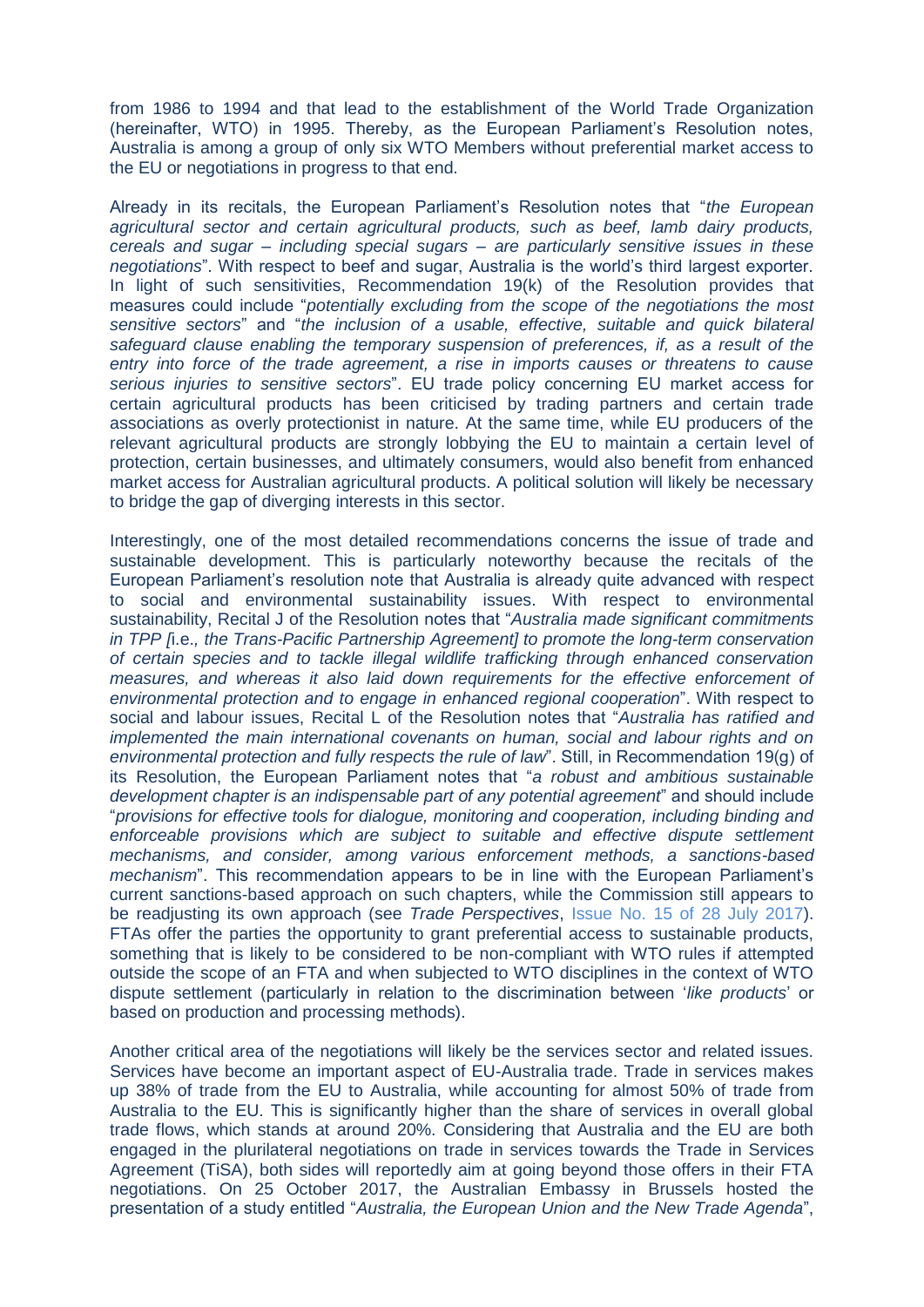published by the Australian National University's Centre for European Studies. The book aims at informing public debate on the issues at stake and, apart from discussing matters relating to trade in agricultural products, has a clear focus on trade in services. The chapter on services in the book describes an ambitious outcome with respect to services as providing, *inter alia:* 1) Pre-establishment access for investment capital in all sectors without restriction, and post-establishment investment protection; 2) Opening-up access to public procurement tenders and contracts issued by sub-federal and regional governments and by removing all equity caps in inwards investment; 3) Strong regulatory cooperation powers and the pursuit of greater regulatory coherence through mutual recognition, and the recognition of differing certification requirements of equivalent intent in relation to services; 4) Mutual Recognition Agreements (MRAs) on professional qualifications; 5) A negative list approach (*i.e.*, all services sectors are to be liberalised except those on an '*exceptions*' list); 6) Liberalisation commitments on all the modes through which international services are traded internationally (*i.e.*, cross-border trade in services, commercial presence abroad through foreign direct investment (FDI), and the movement of natural persons).

The European Parliament's Resolution also provides a number of recommendations related to services. Most notably, the European Parliament calls for "*promoting cross-border data flows*" and for "*ambitious rules for cross-border data transfers*". Due to the importance of data flows for the provision of services, the issue of the digital ecosystem and cross-border data flows looks poised to become a key issue in the context of the services negotiations. So far, however, the EU has been rather reluctant to embrace ambitious provisions in this are due to to data protection and privacy concerns. This sentiment is also reflected in the European Parliament's Resolution, noting that "*data protection and privacy are not a trade barrier but*  fundamental rights, enshrined in Article 39 TEU and Articles 7 and 8 of the Charter of *Fundamental Rights of the European Union*".

Another key issue still remains unclear, namely the approach to investment and investment protection provisions. The proposed negotiating directives by the Commission note, in the section on the nature and scope of the agreement, that the "*Agreement should exclusively contain provisions on trade and foreign direct investment related areas applicable between the parties*" (see *Trade Perspectives*, [Issue No. 17 of 22 September 2017\)](http://www.fratinivergano.eu/en/issue-number-17-22nd-september-2017/#_The_EU%E2%80%99s_%E2%80%98trade). No indication is provided with respect to the fate of other kinds of investment and investment protection. The European Parliament's Resolution now expressly calls on the Commission to "*put forward a proposal as soon as possible about the general future architecture of trade agreements taking into account CJEU Opinion 2/15 on the EU-Singapore FTA, and to clearly distinguish between a trade and liberalisation of foreign direct investment (FDI) agreement, containing only issues that fall within the EU's exclusive competence, and a potential second agreement which covers subjects whose competences are shared with Member States*". At the launch of the "*Australia, the EU and the New Trade Agenda*" publication, the Australian Chief Negotiator for the for FTA with the EU reportedly stated that Australia did not yet have the impression that the Commission had decided on its new approach on investment and investment protection provisions. The issue should be addressed with urgency, as important EU trading partners should not be left wondering as to the EU's intentions.

In its Resolution, the European Parliament instructs its President to forward the resolution to the Council and, for information, to the Commission and to the governments and parliaments of the EU Member States. The Commission has, reportedly, also sent information about the upcoming FTA negotiations to EU Member States' Parliaments. A vote in the Council of the EU on the opening of negotiations does not appear to have been scheduled yet, but will likely be on the agenda between November and December 2017. Formal negotiations are then unlikely to begin before 2018.

An ambitious negotiating schedule can be expected, since, in the context of the G20 Summit during the summer of 2017, the President of the Commission Jean-Claude Juncker and the President of the Council of the EU Donald Tusk have reportedly agreed with Australia's Prime Minister Malcolm Turnbull to aim at a conclusion of negotiations by March 2019.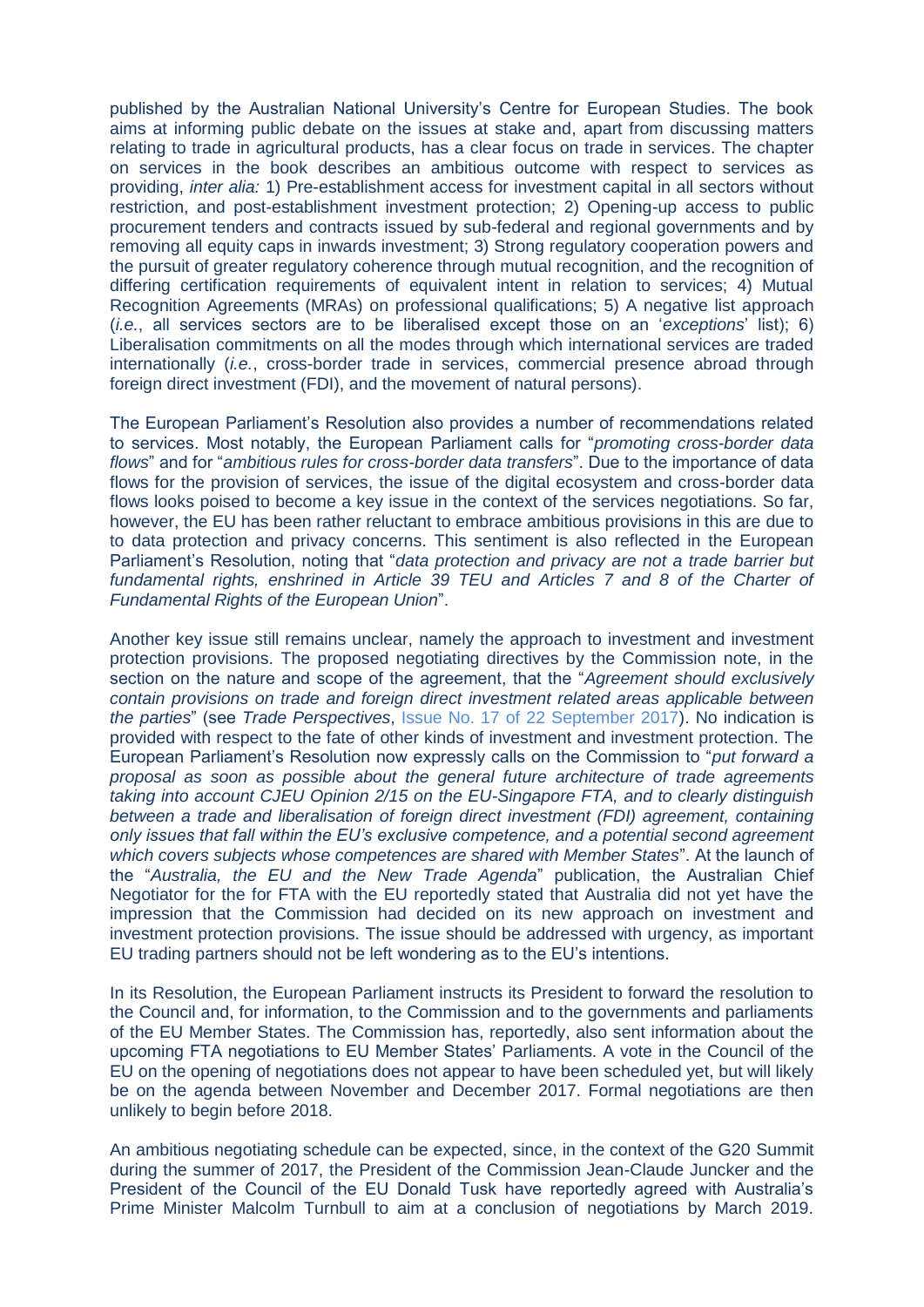Around the same time, the two-year period of '*Brexit*' negotiations between the EU and the UK will also come to an end. Taking into account the significant share of the UK in the EU trade with Australia, the implications of '*Brexit*' will certainly have to be factored-in during the negotiations. Considering the elaborate preparation of negotiations and the ambitious schedule, all interested stakeholders should already carefully analyse opportunities and risks, get involved within the relevant *fora*, and engage with their respective interlocutors in the EU and in Australia.

### <span id="page-3-0"></span>**The Court of Justice of the EU ruled that an international agreement on Geographical Indications (GIs) falls under the EU's exclusive trade competence**

On 25 October 2017, the Court of Justice of the European Union (hereinafter, CJEU) published its [ruling in case C](http://curia.europa.eu/juris/document/document.jsf?text=&docid=195942&pageIndex=0&doclang=en&mode=req&dir=&occ=first&part=1&cid=1918694)‑389/15 on the action for annulment of the '*Council decision authorizing the opening of negotiations on a revised Lisbon Agreement on Appellation of Origin and Geographical Indications*' of 30 March 2015. The CJEU determined that the negotiations to revise the so-called Lisbon Agreement fall under the EU's exclusive competences, as part of the EU's common commercial policy. The CJEU based its ruling on the assumption that the revised Lisbon Agreement for the protection of Appellation of Origin and Geographical Indications (hereinafter, Revised Agreement) has direct and immediate effect on international trade and is essentially intended to facilitate and govern trade between the EU and third States. In its judgement, the CJEU confirms the reasoning of its opinion, issued on 16 May 2017, on the division of competences between the EU and its Member States, with respect to the EU-Singapore Free Trade Agreement (hereinafter, EUSFTA).

The Lisbon Agreement for the Protection of Appellations of Origin and their International Registration (hereinafter, Lisbon Agreement) was signed on 31 October 1958. The Lisbon Agreement constitutes a special agreement within the meaning of Article 19 of the Paris Convention for the Protection of Industrial Property (hereinafter, Paris Convention). The Paris Convention was one of the first intellectual property treaties. It provides rules for the protection of all industrial property (*i.e.,* patents, utility models, industrial designs, trademarks, service marks, trade names and indications of source or appellations of origin) and the repression of unfair competition. Furthermore, it covers not only industry and commerce as such, but also agriculture, extractive industries and all manufactured or natural products. Article 19 of the Paris Convention provides the parties with the right to enter into separate special agreements among themselves, aiming at the protection of industrial property. The Lisbon Agreement has the objective to protect the appellation of origin (*i.e.*, "*the geographical denomination of a country, region, or locality which serves to designate a product originating therein the quality or characteristics of which are due exclusively or essentially to the geographical environment*") of products of the other Parties of the Lisbon Agreement on their respective territories. The Lisbon Agreement ensures that appellations of origin receive protection in all Parties' jurisdictions insomuch as they are protected in their country of origin. It contains provisions related to the qualification as an appellation of origin and to their protection. Moreover, it established an International Register of Appellations of Origin, managed by the World Intellectual Property Organization (WIPO).

In September 2008, the Parties to the Lisbon Agreement formed a working group to prepare a draft of a Revised Agreement of the Lisbon Agreement. The draft Revised Agreement preserves the institutional, procedural and substantive provisions of the Lisbon Agreement, but introduced some additions and clarifications. One of the main additions and clarifications concerns the extension of the scope of protection to geographical indications (hereinafter, GIs). GIs are distinctive signs used to identify a product as originating in the territory of a country, region or locality where its quality, reputation or any other characteristic are linked to its geographical origin. GIs are relevant property rights because they have the potential to add value and promote rural socio-economic development. Any change with respect to the protection of GIs could have an impact on businesses that depend on the use of GIs as a distinctive advantage of their business. Other additions and clarifications to the Lisbon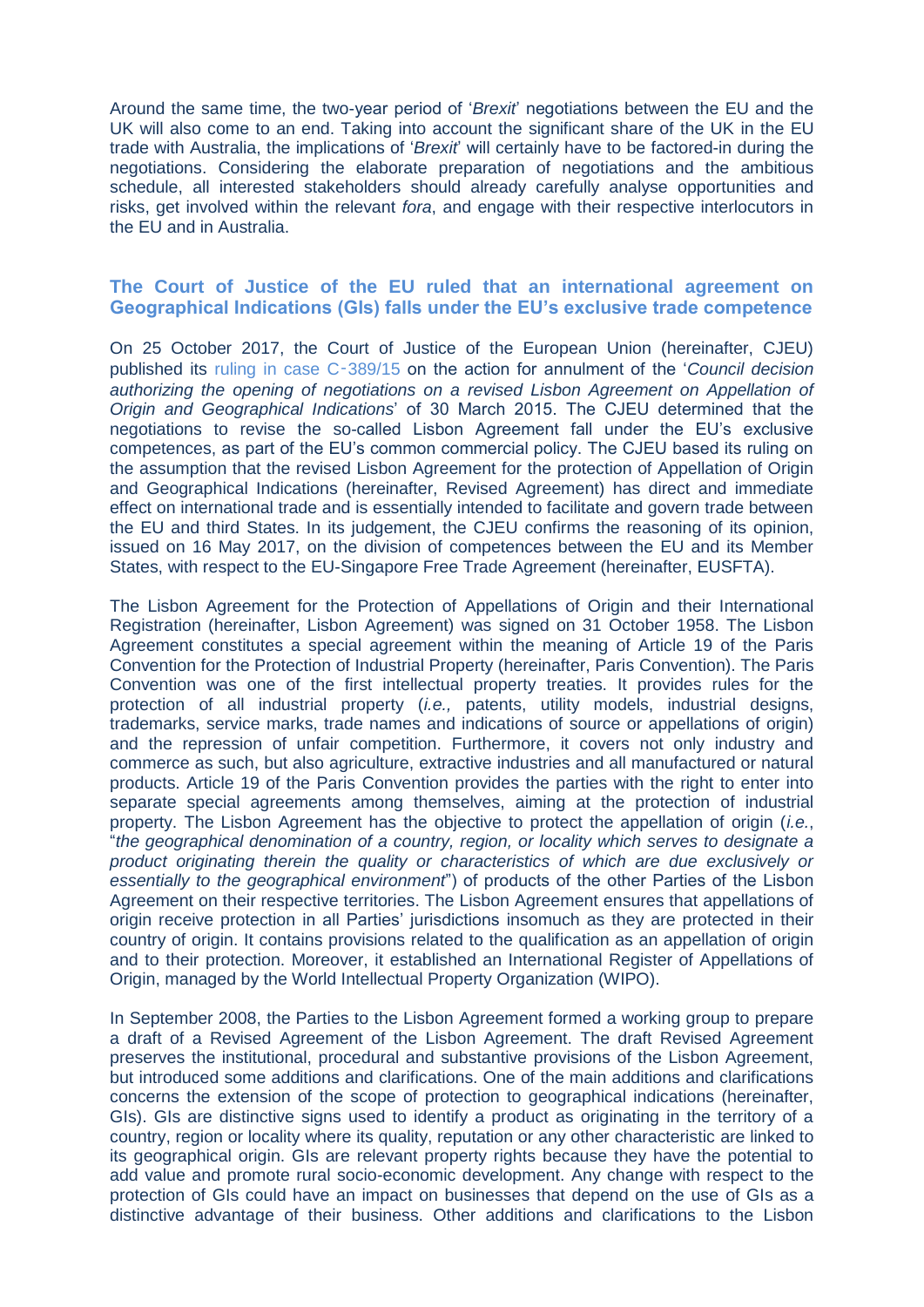Agreement include the procedural means for implementing the protection provided by the agreement, and the possibility for intergovernmental organisations, such as the EU, of acceding to the agreement.

The draft Revised Agreement was agreed by the working group in October 2014 and a diplomatic conference was scheduled for May 2015 to consider and adopt the draft Revised Agreement. Invitations to attend were extended to the 28 Parties to the Lisbon Agreement and also to two '*special*' delegations, including a delegation from the EU, and a number of '*observer*' delegations. Therefore, on 30 March 2015, the European Commission (hereinafter, Commission) submitted a draft for a decision by the Council of the EU (hereinafter, Council) authorising the opening of negotiations for a Revised Agreement. In the recommendation, the Commission's proposed decision was twofold: Firstly, it proposed to the Council to base its decision on Article 207 of the Treaty of the Functioning of the EU (hereinafter, TFEU), on the common commercial policy, and on Article 218(3) and (4) of the TFEU, concerning agreements with one or more third countries or international organisations. The Commission based this recommendation on the exclusive competence conferred on the EU in the field of the common commercial policy through Article 3(1) of the TFEU and the aim and the content of the Lisbon Agreement. Secondly, the Commission proposed to the Council to authorise the Commission to conduct the negotiations on behalf of the EU. On 7 May 2015, the Council adopted its decision. However, it based this decision on Article 114 of the TFEU on the approximation of national laws. In the contested decision, the Council stated that "*The [draft] revised agreement establishes a system of protection for appellations of origin and geographical indications within the contracting parties through a single registration. This subject matter is harmonised by internal EU legislation as regards agricultural appellations and indications and falls therefore within the shared competence of the Union (as regards agricultural appellations and indications) and of its Member States (as regards non-agricultural appellations and indications, and fees)*". On 20 May 2015, the diplomatic conference in Geneva, attended by the EU delegation, adopted the revising act of the Lisbon Agreement. It was then opened for signatures the day after its adoption.

Shortly thereafter, on 17 July 2015, the Commission initiated proceedings to contest the Council Decision of 7 May 2015. It submitted two petitions to the CJEU and requested: 1) The annulment of the Council's Decision; and 2) To maintain the effects of the contested decision until the entry into force of a new decision by the Council pursuant to Article 218(3), (4) and (8) of the TFEU. In its arguments submitted to the CJEU, the Commission stated that the commercial aspects of intellectual property were included in the field of the common commercial policy in accordance to Article 207(1) of the TFEU. Therefore, the EU had exclusive competence to negotiate and conclude international agreements concerning intellectual property, where it was established that a specific link with international trade existed. For the Commission, supported by the European Parliament, the Revised Agreement, as well as the Lisbon Agreement, had a specific link with international trade.

In its findings, the CJEU focused its reasoning on whether the draft Revised Agreement fell within the field of the common commercial policy. First, the CJEU clarified the framework of the common commercial policy. It stated that such policy is "*to be based on uniform principles*", particularly regarding the commercial aspects of intellectual property. Furthermore, it is "*to be conducted in the context of the principles and objectives of the [EU's] external action*". Therefore, and based on the prior jurisprudence of the CJEU (Judgement C‑414/11 of 18 July 2013 *Daiichi Sankyo and Sanofi-Aventis Deutschland* and Opinion 2/15 of 16 May 2017 *Free Trade Agreement with Singapore*), the common commercial policy related to trade with third countries, rather than trade within the internal market. Secondly, the CJEU stated that international agreements that are related to the protection and safeguarding of intellectual property rights on the territory of the Parties to the Lisbon Agreement can fall within the common commercial policy, provided that such agreements meet two conditions: 1) The agreement is essentially intended to promote, facilitate or govern trade between the EU and third countries; and 2) The agreement has direct and immediate effect on trade.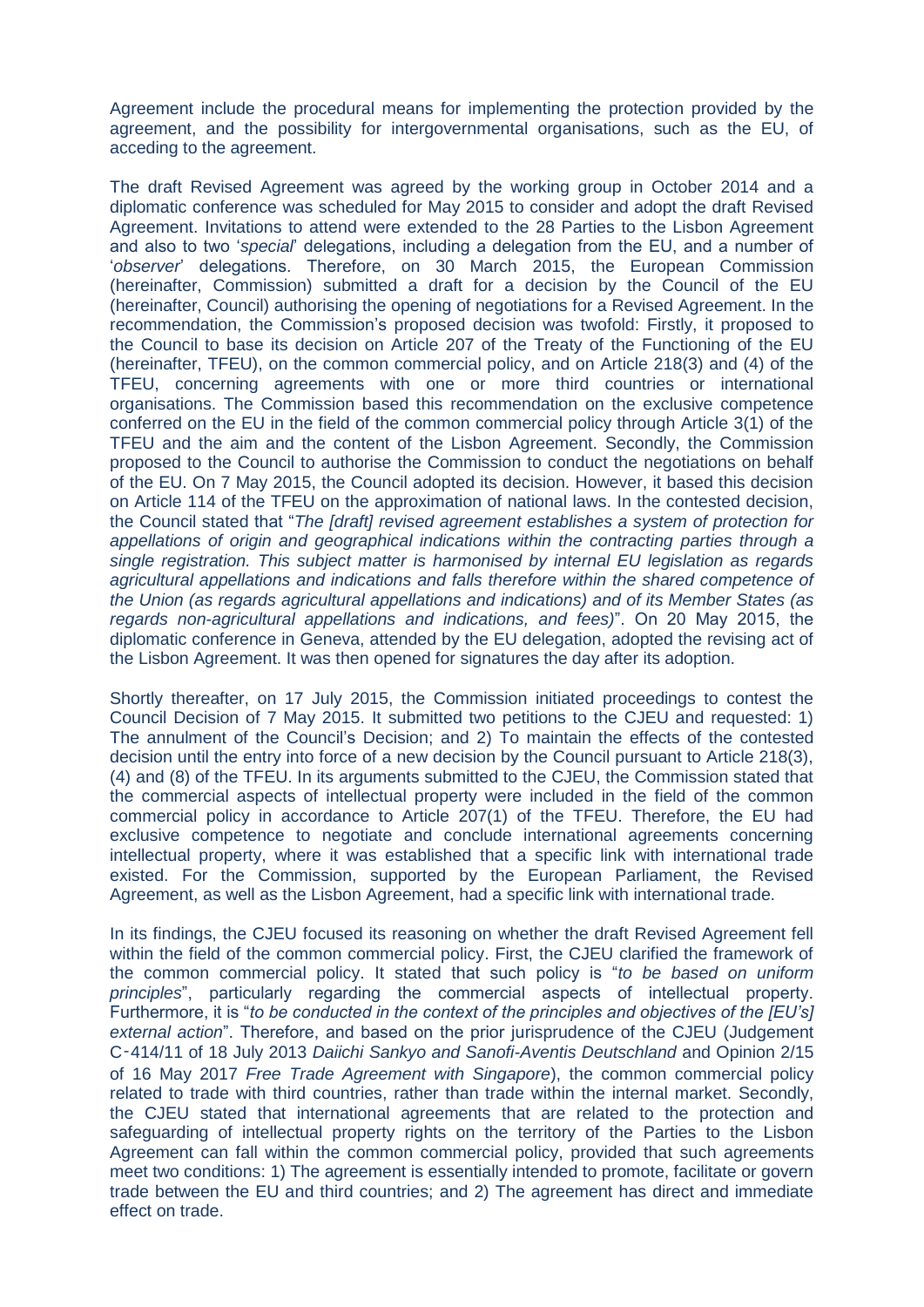Regarding the first condition (*i.e.*, that the agreement is essentially intended to promote, facilitate or govern trade between the EU and third countries), the CJEU, due to the lack of an express statement in the draft Revised Agreement, analysed the aim of the draft Revised Agreement in light of the international agreement forming its context. The CJEU noted that the Revised Agreement provided amendments to the Lisbon Agreement, which is in itself an agreement based on Article 19 of the Paris Convention. In its preamble, the Paris Convention states its aim "*to protect industry and trade and to contribute to ensuring the fairness of commercial transactions between the States which are party to it*". Therefore, the CJEU determined that the Paris Convention provided an equivalent and homogenous protection of industrial property rights and was designed to enable holders of intellectual property to participate in international trade on an equal footing. The CJEU concluded that, since the main objective of the draft Revised Agreement was to strengthen the system established by the Lisbon Agreement and to extend the specific protection provided to GIs, thereby supplementing the protection that the Paris Convention provides to the various forms of industrial property, the draft Revised Agreement must fall within the framework of the aim of the Paris Convention. Therefore, the CJEU considered that the Lisbon Agreement must be regarded as "*being intended to facilitate and govern trade between the [EU] and the third States party to the Lisbon Agreement*".

Regarding the second condition (*i.e.*, that the agreement has direct and immediate effect on trade), the CJEU analysed three provisions, which form the bases of the system of reciprocal protection of appellation of origin and of GIs envisaged by the draft Revised Agreement. First, each contracting party must establish a body of rules preventing the appellations of origin and GIs, that are already protected in the parties' territories, from being used in ways that are likely to damage the interests of their holders, or in ways detrimental to the reputation of the product. Second, each contracting party must establish rules of procedural law that allow any interested natural or legal person to secure observance of the protection and to bring legal proceedings against persons alleged to have infringed the protection of the appellation of origin or GI. Third, the Revised Agreement would allow the holders of the appellations of origin or GIs to invoke protection as a result of the single registration mechanism, which is valid in all Parties to the Agreement. In its conclusion, the CJEU focused on the first two provisions. It determined that those provisions would have immediate effects on trade between the EU and the third State concerned, by providing all necessary tools to secure effective protection, "*under homogeneous substantive and procedural conditions*," if appellations of origin or GIs were used in an unfair and harmful manner.

The assessment of the effects of the draft Revised Agreement is supported by the analysis conducted by the CJEU in its Opinion 2/15, with respect to the competences for negotiating and concluding the EUSFTA (see *Trade Perspectives*, [Issue No. 10 of 19 May 2017\)](http://www.fratinivergano.eu/en/issue-number-10-19th-may-2017/#_CJEU_Opinion_%20EU_Singapore). In its Opinion 2/15, the Court had stated that "*in the light of the key role that the protection of intellectual property rights plays in trade in goods and services in general, and in combatting unlawful trade in particular, are such as to have direct and immediate effects on trade (...)*". In the case at stake, in light of the approach taken in the EUSFTA Opinion, the CJEU stated that "*a draft international agreement providing for the establishment of a registration mechanism for [GIs] of the contracting parties and of a system of reciprocal protection of those indications against acts of unfair competition, was such as to have direct and immediate effects on international trade*". In its conclusion, the CJEU determined that the draft Revised Agreement is essentially intended to facilitate and govern trade between the EU and third countries and that it is such as to have direct and immediate effects on such trade. Therefore, the negotiations of the Revised Agreement fall under the EU's exclusive competence conferred to the EU in the field of the common commercial policy. Consequently, the CJEU annulled the decision and decided to maintain the effects of the contested decision until the entry into force (within a reasonable period) of a new decision of the Council based on Articles 207 and 218 of the TFEU.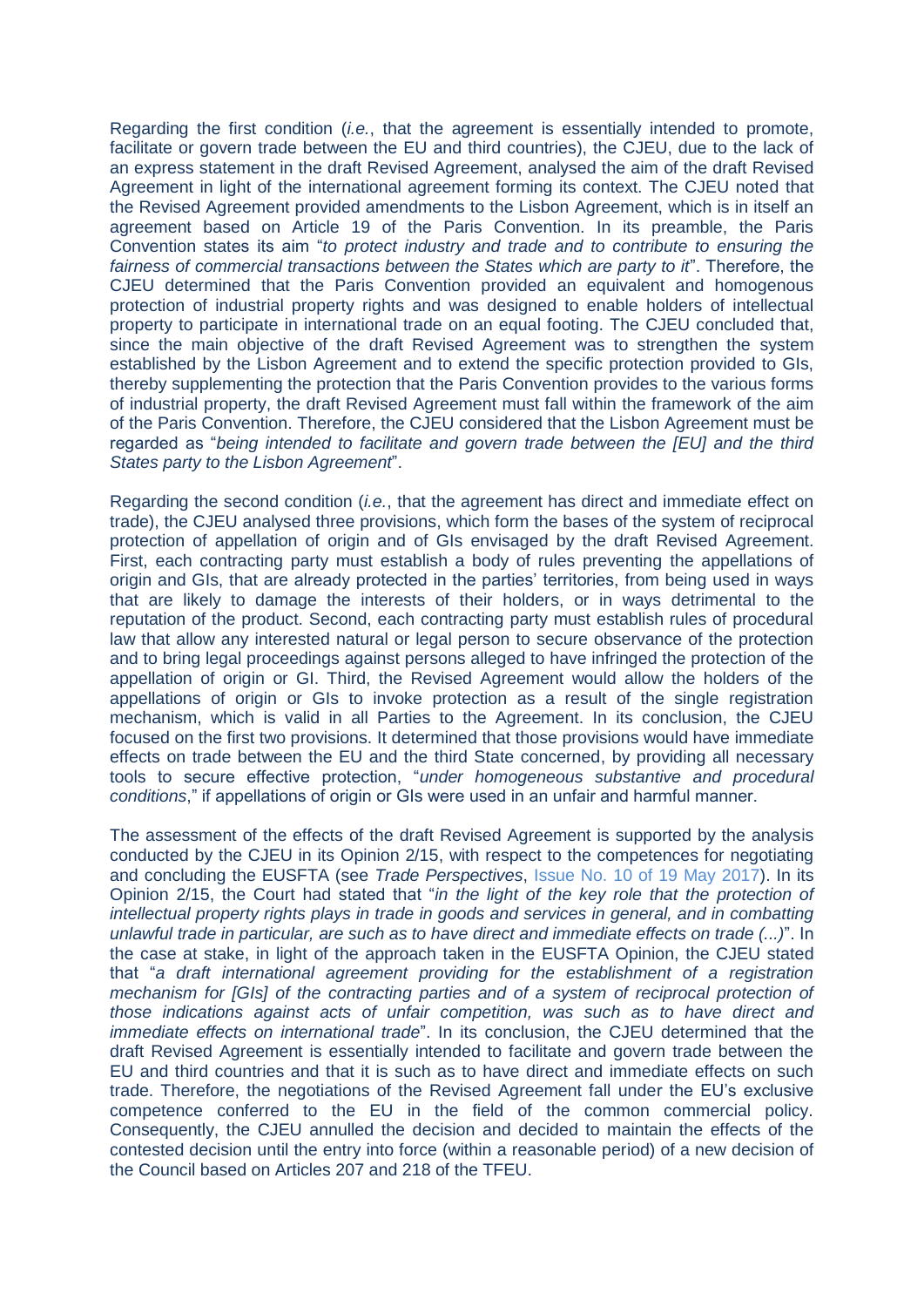The Council now has two months to appeal the judgement. The ruling by the CJEU brings clarity for international agreements related to industrial property and the protection of GIs. GIs in any international agreement will fall under the EU's exclusive competence, insomuch as those agreements can essentially be deemed to intend to promote, facilitate or govern trade, and to the extent that they have a direct and immediate effect on trade, including the protection of GIs in free trade agreements. In light of the numerous trade agreements currently under negotiation, which include provisions on the protection of GIs, this judgement reinforces the Court's jurisprudence on the EU's exclusive trade competences. The practical relevance becomes apparent at the moment of ratification and should ensure swifter entry into force once negotiations are completed. All interested stakeholders should carefully analyse the judgment and its potential consequences in view of other ongoing trade negotiations.

## <span id="page-6-0"></span>**A growing number of Front-of-Pack (FoP) nutrition labelling schemes underlines the need for global consistency**

At the 44th Session of the *Codex* Committee on Food Labelling (hereinafter, CCFL) in Asunción, Paraguay, on 16 to 20 October 2017, at the invitation of the Government of the Republic of Paraguay and the Government of Canada, delegates discussed a *Discussion Paper on Front-of-Pack Labelling* (document number CX/FL 17/44/7). In the conclusions of the session, the CCFL agreed to start new work to develop draft guidelines on Front-of-Pack Nutrition Labelling (hereinafter, FOPL) systems for approval by the *Codex Alimentarius* Commission. FOPL is a topic that has become increasingly relevant for regulators and industry alike. Within the EU, the European Commission (hereinafter, Commission) is required to submit a report on the effects of FOPL schemes to the Council of the EU and the European Parliament by mid-December 2017. In the meantime, a number of multinational companies in the food sector have launched a new "*Evolved Nutrition Label Initiative*" (ENLI) earlier this year.

The *Codex Alimentarius* Commission is a joint body of the World Health Organisation (hereinafter, WHO) and the Food and Agriculture Organisation of the United Nations (hereinafter, FAO). The main objective of Codex Alimentarius is to protect consumers and facilitate global trading in foods. The WTO Agreement on the Application of Sanitary and Phytosanitary Measures (SPS Agreement), recognises the *Codex Alimentarius* Commission as the competent international body in terms of standardisation of foods, both for purposes of guaranteeing safety and for ensuring that fair practices apply to their trade. The WTO Agreement on Technical Barriers to Trade (TBT Agreement) acknowledges international standardisation. Additionally, the coordination of all work on food standards undertaken by governmental and non-governmental international organisations is promoted by the *Codex Alimentarius* Commission and its specific Committees, such as the CCFL. Many countries are looking to Codex for clear and unambiguous guidance on areas such as nutrition labelling.

At the previous, the 43<sup>rd</sup> session of the CCFL, the lack of global consistency and guidance on FOPL was identified as an issue that Codex may need to consider. It was noted that the proliferation of different FOPL systems could create problems for export and trade and that some global consistency in approach should be sought through the CCFL. An electronic working group (EWG), chaired by Costa Rica, was established, with the mandate focussing on three broad aspects: 1) Stock-taking on the existing FOPL systems; 2) The need for development of principles for FOPL; and 3) Preparation of a discussion paper on FOPL. This discussion paper, which was discussed at the most recent CCFL meeting, reports that a significant increase in the provision of simplified nutrition information on food labels has been observed in recent years. For the purposes of improved consumer understanding to support healthier food choices, food labelling (including simplified nutrition labelling) has been identified as an important tool to help reduce the increasing incidence of obesity and the chronic non-communicable diseases that are occurring worldwide. The WHO is currently also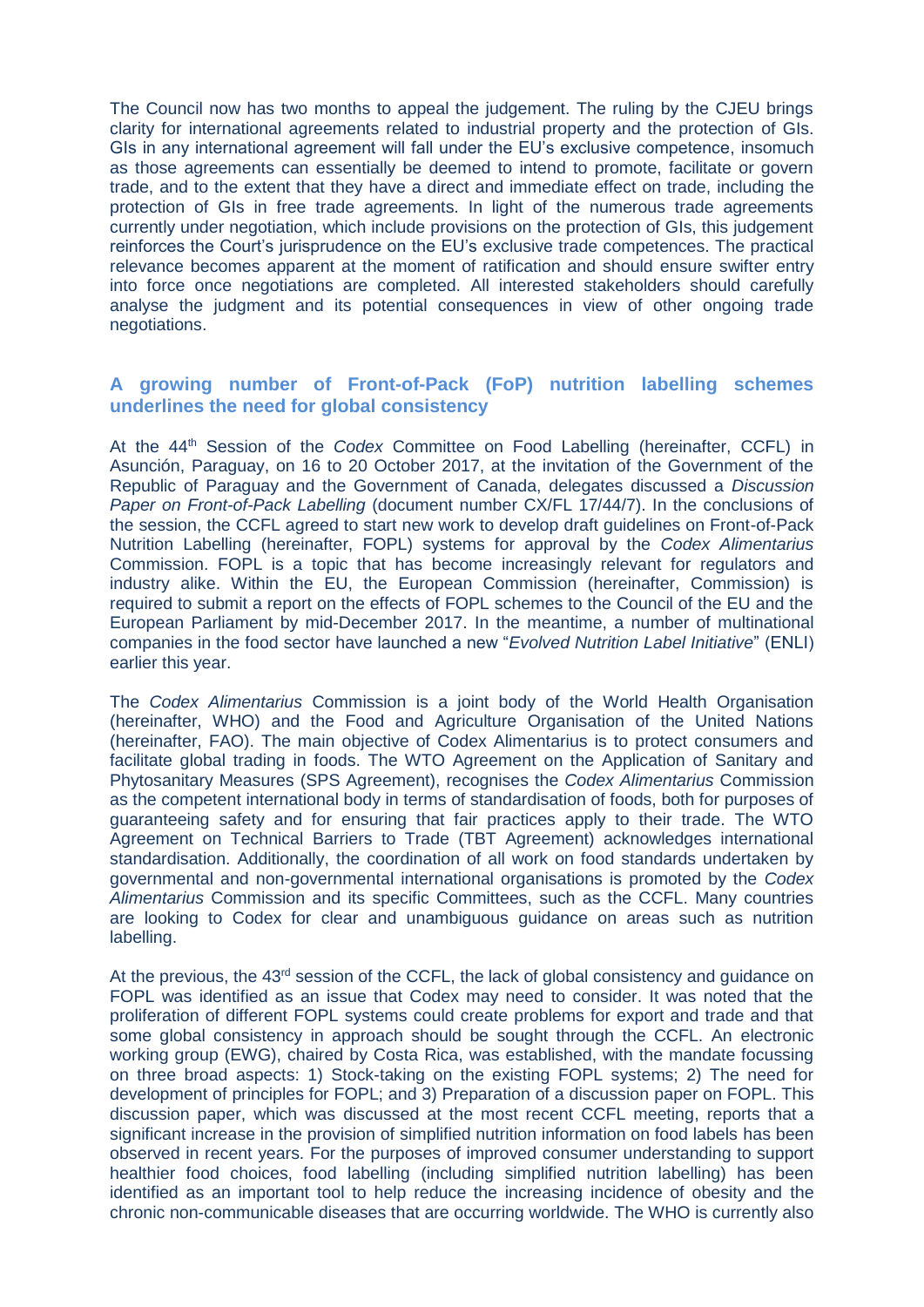developing guidance for countries considering front-of-pack labelling systems. It is essential that there be coherence in the work of WHO and Codex. The discussion paper highlights that it was not the intention of the work on FOPL to establish a specific global FOPL scheme.

In Paraguay, the 44<sup>th</sup> session of the CCFL expressed broad support for developing guidance on the use of simplified FOPL and noted the following aspects: 1) Currently, there are no international guidelines on best practices for FOPL and a multiplicity of FOPL systems can lead to technical barriers to trade. New work on FOPL systems would provide clear and transparent scientific guidance to governments wishing to implement this type of labelling and would help in harmonisation of FOPL systems and thus facilitate international trade; 2) The new work should include a definition for FOPL and fundamental principles for monitoring and assessing the effectiveness of such systems; 3) The FOPL systems should be: scientifically substantiated; voluntary; and apply exclusively to processed foods, possibly with a number of exceptions; 4) FOPL should provide consumers with accurate and transparent nutrition information, and in a format that helps them to easily understand the essential nutrition information in order to make informed decisions; 5) There was limited published evidence on FOPL and some countries were in the process of publishing such information. However, there was increasing evidence that FOPL schemes had positively impacted consumer behavioural change, and industry had also positively changed its food formulations; and 6) Complementary consumer awareness, communication, education, and monitoring and evaluation strategies were essential factors in assuring the success of any FOPL system.

The following terms of reference were agreed for the development of specific guidelines that may or may not be included within the *Guidelines for Nutrition Labelling* (CAC / GL 2-1985): 1) Undertake a review of the *Guidelines on Nutrition Labelling* and any other relevant *Codex* guidelines, based on four key aspects (*i.e.*, purpose and scope; definition of FOPL; general principles; and steps to consider/other aspects in the development of FOPL systems); 2) Prepare proposed draft guidelines to be circulated for comments and for consideration at the next session of the CCFL *(i.e., the 45<sup>th</sup> session); and 3) Make recommendations on the* placement of the guidelines.

The current (to be '*developed*') *Guidelines on Nutrition Labelling* only state, in section 4 thereof on '*Supplementary Nutrition Information',* that such information "[*i]s intended to increase the consumer's understanding of the nutritional value of their food and to assist in interpreting the nutrient declaration. There are a number of ways of presenting such information that may be suitable for use on food labels*". Furthermore, "[*t]he use of supplementary nutrition information on food labels should be optional and should only be given in addition to, and not in place of, the nutrient declaration, except for target populations who have a high illiteracy rate and/or comparatively little knowledge of nutrition. For these,*  food group symbols or other pictorial or colour presentations may be used without the *nutrient declaration*". Finally, "*[s]upplementary nutrition information on labels should be accompanied by consumer education programmes to increase consumer understanding and use of the information*".

A number of countries have adopted or are planning to adopt FOPL systems, either on a voluntary or mandatory basis. In the EU, the UK has developed a voluntary '*traffic light*' scheme and, in France, several voluntary colour-coded schemes were tested. On 31 October 2017, one scheme, the so-called NutriScore, was finally recommended by the French Government (see *Trade Perspectives*, [Issue No. 21 of 20 November 2015,](http://www.fratinivergano.eu/en/trade-perspectives/issue-number-21-20th-november-2015/) [Issue No. 6 of 24](http://www.fratinivergano.eu/en/issue-number-6-24th-march-2016/#_Seven_EU_Member)  [March 2016](http://www.fratinivergano.eu/en/issue-number-6-24th-march-2016/#_Seven_EU_Member) and [Issue No. 9 of 5 May 2017\)](http://www.fratinivergano.eu/en/trade-perspectives/issue-number-9-5th-may-2017/#_France_recommends_to). In South America, since 2015, Chile requires mandatory warning messages in the shape of a black octagon in the form of a STOP sign to be placed on the front-of-pack, with the text '*High in…*' when food products exceed certain levels of energy, sodium, sugars or saturated fats. Peru has recently adopted similar measures, which it notified to the WTO TBT Committee in September 2017 (*i.e.*, *Manual on health warnings, prepared pursuant to the Regulations implementing Law No. 30021 on the promotion of healthy eating among children and adolescents*). Furthermore, Uruguay notified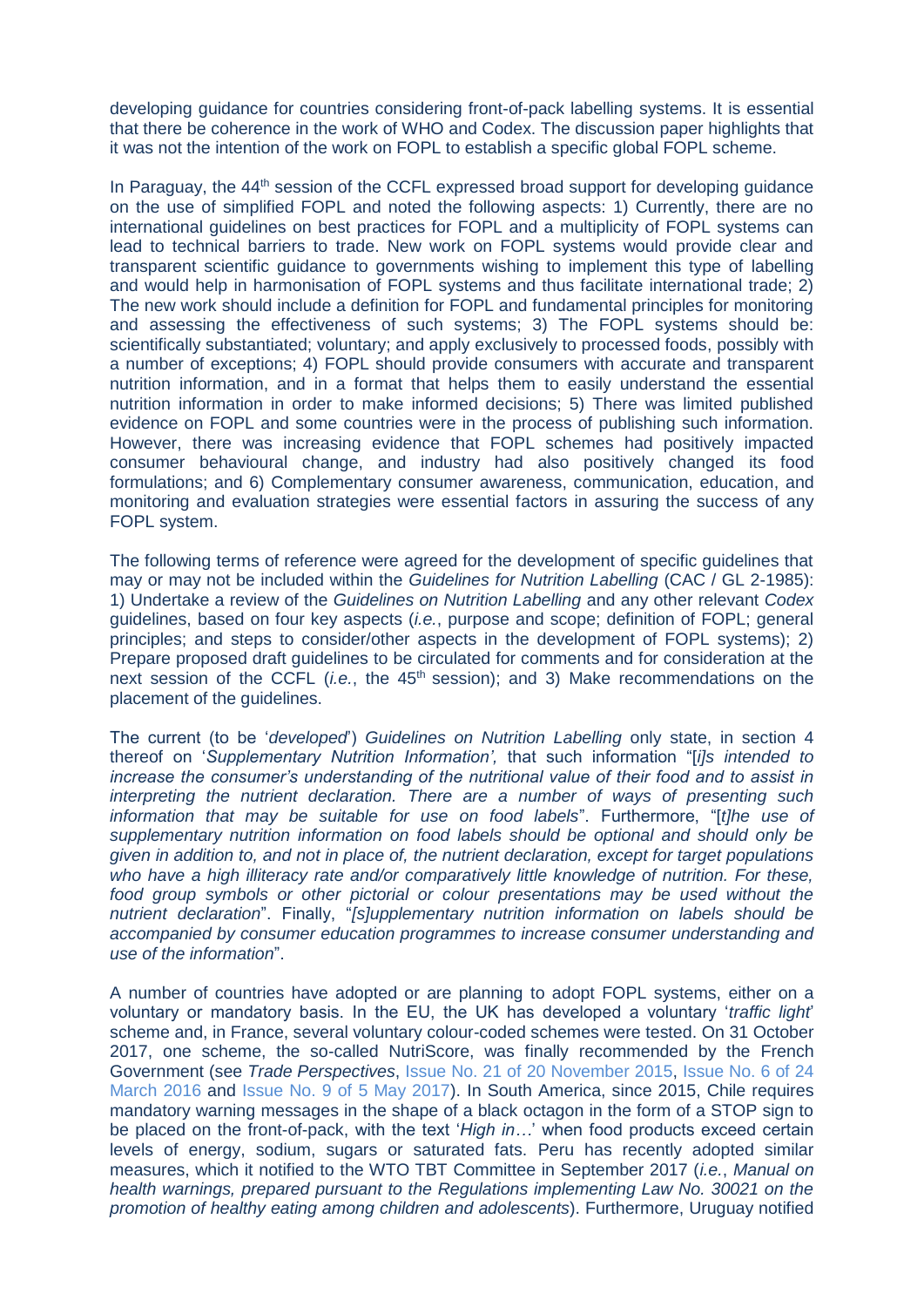a draft Decree on labelling for packaged foods (*i.e.*, *Proyecto de decreto relativo a Rotulado de Alimentos Envasados*) to the WTO TBT Committee on 15 June 2017. The draft measure requires any prepacked foods, available for consumption in Uruguay, to bear an octagonal warning label on the front-of-pack with the writing '*exceso de*' (in English: '*excess of*') whenever the final food's content in sodium, sugars, fats or saturated fats, which have been added during processing, or which have been added to one of its ingredients, exceeds certain values established in the draft decree. This is in addition to the '*stop sign*' feature of the symbol that appears to imply that there is a danger in consuming the product. Both descriptions appear to intend convincing consumers not to buy a certain product at all, rather than just inciting a conscious and informed choice. Similar to red traffic lights symbols, they could cause fear among consumers.

The manner through which Chile (see *Trade Perspectives*, [Issue No. 16 of 15 September](http://www.fratinivergano.eu/static/upload/1/1/15.09_.11_TP_Issue_16_.pdf)  [2015\)](http://www.fratinivergano.eu/static/upload/1/1/15.09_.11_TP_Issue_16_.pdf), Peru and Uruguay pursue their legitimate public heath objective appears to be incompatible with the list of prohibited claims under section 3 of the *Codex General Guidelines on Claims* (CAC/GL 1-1979). For instance, Section 3.5 of these guidelines prohibits "*claims which could give rise to doubt about the safety of similar food or which could arouse or exploit fear in the consumer*". '*High in*' warnings, such as those in the Chilean and Peruvian legislation, or even '*excess of*', as in Uruguay's draft measure, should arguably be avoided, as they are not foreseen by the applicable *Codex Guidelines on Nutrition Labelling*, and they risk demonising some foods, whose moderate consumption can be part of a healthy diet. In a hypothetical comparison to EU law, such warning measures would be classified as '*non-beneficial*' nutrition claims. It must be noted that nutrition claims are, by nature, '*beneficial*' claims, since the operator that places them on its products intends to highlight something nutritionally '*positive*'. This is the reason why '*non-beneficial*' nutrition claims (like '*rich in fat*') are not covered by the scope of *Regulation (EC) No. 1924/2006 on nutrition and health claims made on foods* (hereinafter the Nutrition and Health Claims Regulation, NHCR).

Another argument is that the *Codex Guidelines on Nutrition Labelling* establish the principle that the information contained in the nutrient declaration "*should not lead consumers to believe that there is exact quantitative knowledge of what individuals should eat in order to maintain health, but rather to convey an understanding of the quantity of nutrients contained in the product*". According to the *Codex Guidelines on Nutrition Labelling*, the overall purpose of nutrition labelling should be to provide the consumer "*with information about the nutrient content of a food so that a wise choice of food can be made*". In any case, "*nutrition labelling cannot describe a product or present information about it which is in any way false, misleading, deceptive or insignificant in any manner*". As for "*supplementary nutrition information*", Section 4.2 of the *Codex Guidelines on Nutrition Labelling* states that this should be intended "*to increase the consumer's understanding of the nutritional value of their food and to assist in interpreting the nutrient declaration*". STOP signs arguably go beyond the information on nutrient content of food and try to convince consumer not to buy it.

Although relatively novel in the food sector, Chile, Peru and Uruguay's measures are part of a trend of public policies aimed at tackling lifestyle risks by conveying certain information to the public. While warning messages that reduce the visual appeal of the packaging of products are ubiquitous in the tobacco sector, these types of messages are now also gradually being extended to the alcoholic beverages and food sectors.

The objective of the new work at *Codex* level must be to develop general guidelines that provide clear and transparent scientific guidance on the implementation of FOPL. In the development of such guidelines, it must be noted that the existing guidelines and principles of the *Codex Guidelines on Nutrition Labelling* and *Codex General Guidelines on Claims* must be respected, in particular, the prohibition of claims "*which could arouse or exploit fear in the consumer*". In terms of scope, there should be a reference that supplementary FOPL must be optional (*i.e.*, voluntary in nature) and only given in addition to, rather than in place of, the nutrition declaration.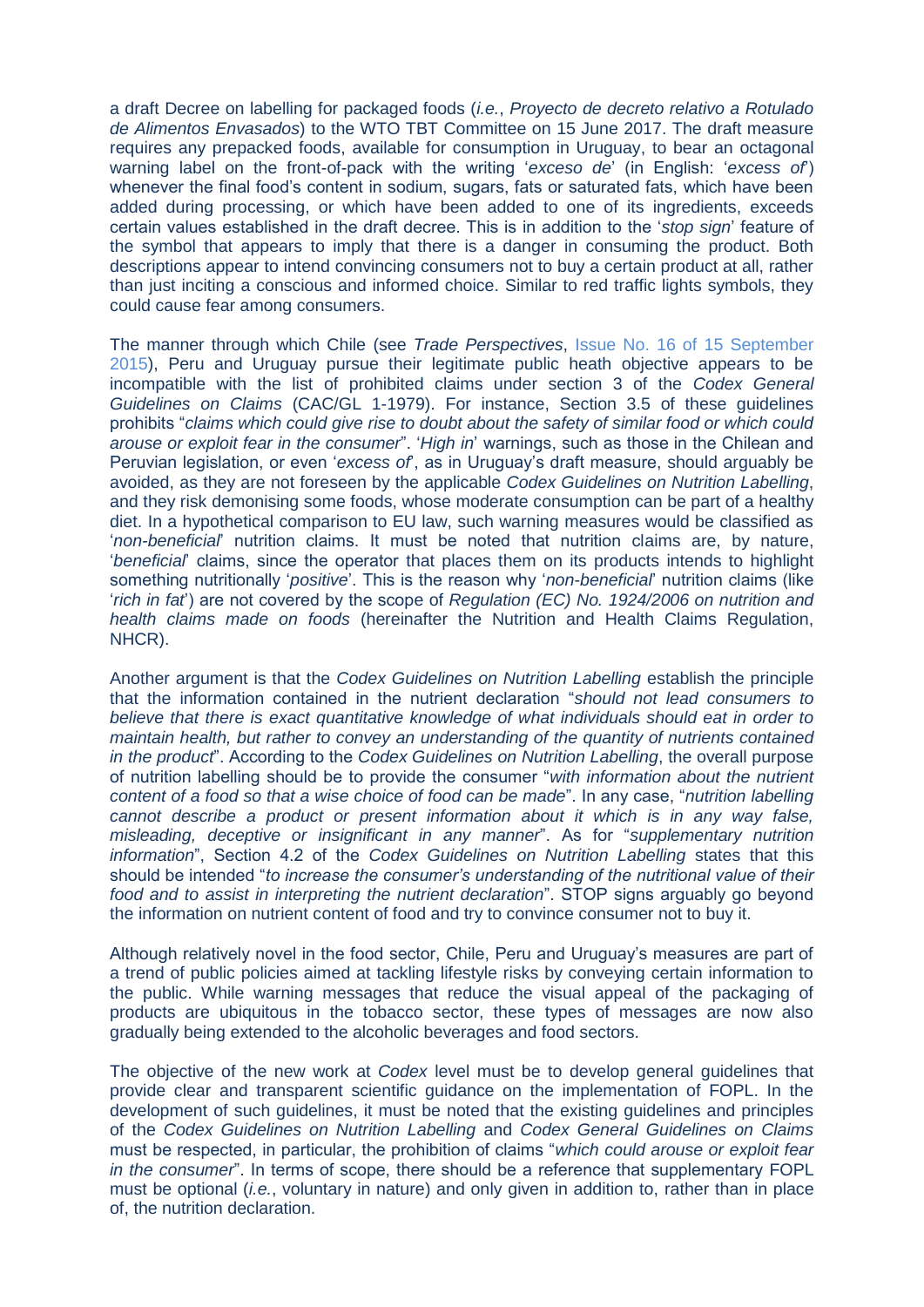In the EU, according to Article 35(2) of *Regulation (EU) 1169/2011 on the provision of food information to consumers* (hereinafter, FIR), EU Member States may recommend to food business operators the use of one or more additional (voluntary) forms of expression or presentation of the nutrition declaration that they consider as best fulfilling a number of requirements, including that they be based either on the harmonised reference intakes, or in their absence, on generally accepted scientific advice on intakes for energy or nutrients. There are, for example, doubts that the recommended French NutriScore FOPL scheme is in line with this requirement (see *Trade Perspectives*, [Issue No. 9 of 5 May 2017\)](http://www.fratinivergano.eu/en/trade-perspectives/issue-number-9-5th-may-2017/#_France_recommends_to).

The FIR requires the Commission to adopt, by the end of 2017, a report on the use of those additional forms of expression and presentation of the nutrition declaration, on their effect on the internal market, and on the advisability of further harmonisation. The Commission announced in October 2017 that it is still in the process of preparing this report and, therefore, that no indication of the subsequent steps that may be considered in the future can yet be given. Earlier this year, in March 2017, multinational companies in the food sector, including the Coca-Cola Company, Mars, Mondelez International, Nestlé, PepsiCo and Unilever, launched the "*Evolved Nutrition Label Initiative*" (hereinafter, ENLI) in order to introduce a traffic light labelling scheme, similar to that in operation in the UK (but with reference values including portions), throughout Europe. However, the European food sector appears to be divided over the benefits of introducing a European traffic light labelling scheme. The European Dairy Association (EDA), for instance, reportedly criticised the ENLI scheme, claiming that it focusses on negative qualities, fails to acknowledge the positive nutritional benefits of products, and does not recognise the importance of nutrient-dense foods as recommended in dietary recommendations, nor does it help consumers to compose a balanced and varied diet with nutritious foods.

With a growing number of systems globally, it becomes increasingly important that some consistency is maintained (or achieved) at a global level. This should ensure that the impediments to trade, which may arise from different approaches, be minimised. Stakeholders in the food sector are advised to monitor developments on FOPL and to take action to ensure that their legitimate interests are voiced and represented within all relevant *fora*. These include the *Codex*, the WTO TBT Committee and all other instances where opportunities are given to comment on the new *Codex* work on FOPL and on the eventual amendment of the *Codex Guidelines on Nutrition Labelling*, as well as the forthcoming report by the Commission.

### <span id="page-9-0"></span>**Recently Adopted EU Legislation**

### **Customs Law**

- *[Commission Delegated Regulation \(EU\) 2017/1965 of 17 August 2017](http://eur-lex.europa.eu/legal-content/EN/AUTO/?uri=uriserv:OJ.L_.2017.279.01.0036.01.ENG&toc=OJ:L:2017:279:TOC)  [amending Delegated Regulation \(EU\) 2016/1237 as regards the nature and](http://eur-lex.europa.eu/legal-content/EN/AUTO/?uri=uriserv:OJ.L_.2017.279.01.0036.01.ENG&toc=OJ:L:2017:279:TOC)  [type of information to be notified for licences in the rice sector](http://eur-lex.europa.eu/legal-content/EN/AUTO/?uri=uriserv:OJ.L_.2017.279.01.0036.01.ENG&toc=OJ:L:2017:279:TOC)*
- *[Commission Implementing Regulation \(EU\) 2017/1964 of 17 August 2017](http://eur-lex.europa.eu/legal-content/EN/AUTO/?uri=uriserv:OJ.L_.2017.279.01.0034.01.ENG&toc=OJ:L:2017:279:TOC)  [amending Implementing Regulation \(EU\) 2016/1239 as regards certain rules on](http://eur-lex.europa.eu/legal-content/EN/AUTO/?uri=uriserv:OJ.L_.2017.279.01.0034.01.ENG&toc=OJ:L:2017:279:TOC)  [time limits and notifications of the quantities covered by licences in the rice](http://eur-lex.europa.eu/legal-content/EN/AUTO/?uri=uriserv:OJ.L_.2017.279.01.0034.01.ENG&toc=OJ:L:2017:279:TOC)  [sector](http://eur-lex.europa.eu/legal-content/EN/AUTO/?uri=uriserv:OJ.L_.2017.279.01.0034.01.ENG&toc=OJ:L:2017:279:TOC)*
- *[Commission Implementing Regulation \(EU\) 2017/1958 of 26 October 2017 on](http://eur-lex.europa.eu/legal-content/EN/AUTO/?uri=uriserv:OJ.L_.2017.277.01.0009.01.ENG&toc=OJ:L:2017:277:TOC)  [the issue of licences for importing rice under the tariff quotas opened for the](http://eur-lex.europa.eu/legal-content/EN/AUTO/?uri=uriserv:OJ.L_.2017.277.01.0009.01.ENG&toc=OJ:L:2017:277:TOC)  October [2017 subperiod by Implementing Regulation \(EU\) No 1273/2011](http://eur-lex.europa.eu/legal-content/EN/AUTO/?uri=uriserv:OJ.L_.2017.277.01.0009.01.ENG&toc=OJ:L:2017:277:TOC)*